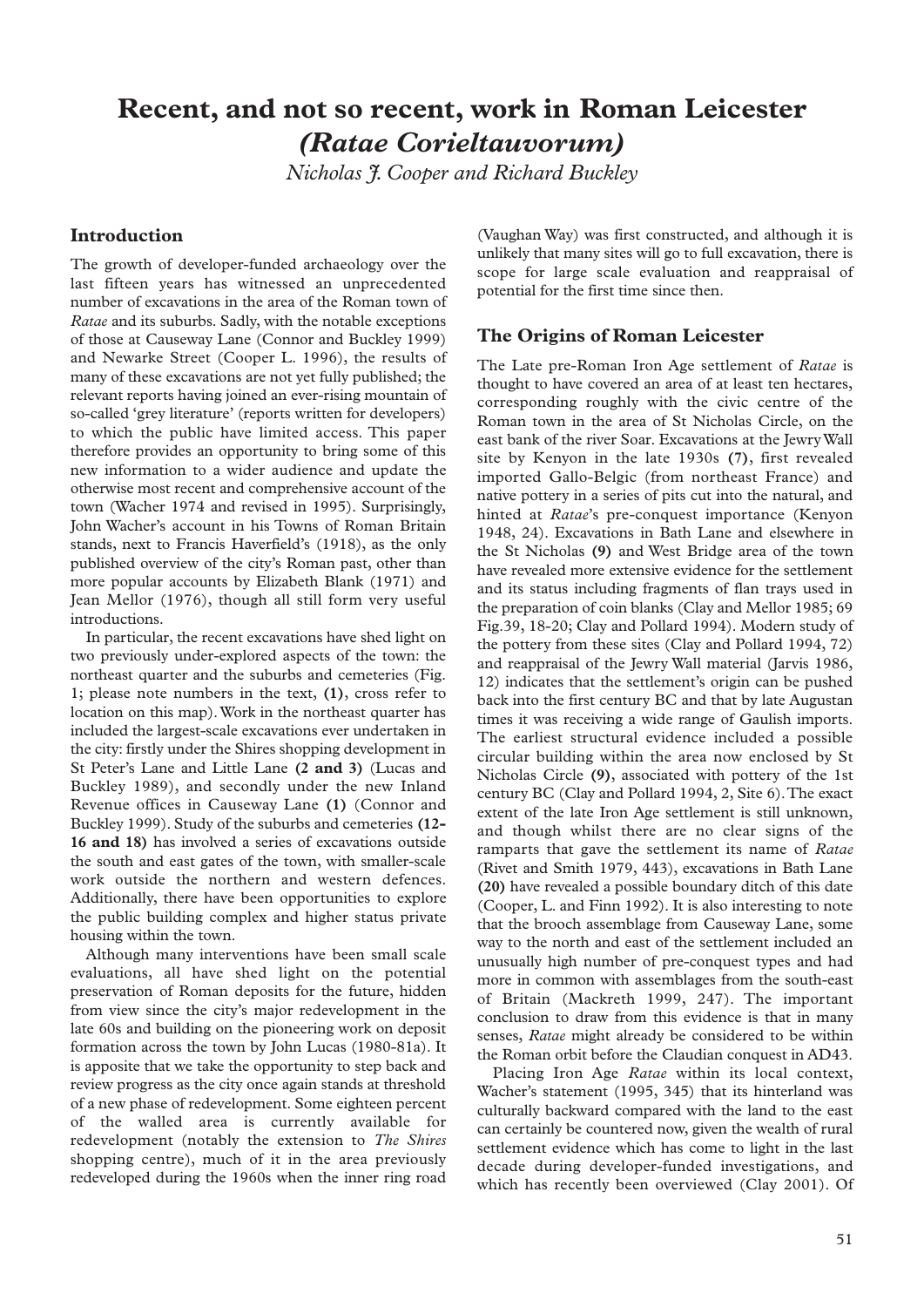

**Fig. 1. Plan of Roman Leicester showing locations of sites mentioned in the text:**

1) Causeway Lane; 2) St Peter's Lane and 3) Little Lane (The Shires); 4) Butt Close Lane; 5) Elbow Lane; 6) The Forum; 7) Jewry Wall Baths; 8) Blue Boar Lane courtyard house and *macellum*; 9) St Nicholas Circle *mithraeum*; 10) Elbow Lane and Cumberland Street (defences); 11) Stibbe building, 2001 *Insula IX* ; 12) Newarke Street cemetery; 13) Bonners Lane; 14) York Road/Oxford Street; 15) Great Holme Street; 16) Clarence Street cemetery; 17) St Nicholas Place; and other areas recently or currently under investigation as follows 18) Mill Lane and Grange Lane; 19) Castle Street; 20) Bath Lane; 21) Blue Boar Lane 2003; 22) St Margaret's bath 2003; 23) Cank Street.

particular note are settlements close to the town, including a large poly-focal open site at Elms Farm, Humberstone (Charles, Parkinson and Foreman 2000), a series of enclosed farmsteads at Enderby (Clay 1992, Meek 1997) close to the line of the Fosse Way, and the early phases of a Roman period farmstead at Crown Hills (Chapman 2000). Significantly perhaps, with the exception of Crown Hills, all of the sites appear to go out of use in the immediately pre-conquest period.

## **Role of the Army**

Given the importance of *Ratae* at the time of the conquest, and the strategic importance of the Fosse Way crossing of the River Soar, it would be surprising if there were no military presence. Structural evidence for a first century fort is, however, still limited to a length of military ditch excavated close to the line of the Fosse Way, opposite its entry point through the west gate, on the west bank of the river. The small proportions of the ditch and the limited space available between the two arms of the river would indicate a small fortlet of perhaps 60m square (Clay and Pollard 1994, 21 Site 3), and the later first century dating of the fill might indicate a post-Boudican establishment. John Wacher identified a second length of possibly military ditch, not associated with the first, along the line of the town's northern defences at Elbow Lane in 1958 **(10)**. The postulated military date for the ditch was based on the occurrence of Neronian samian pottery in its primary silting.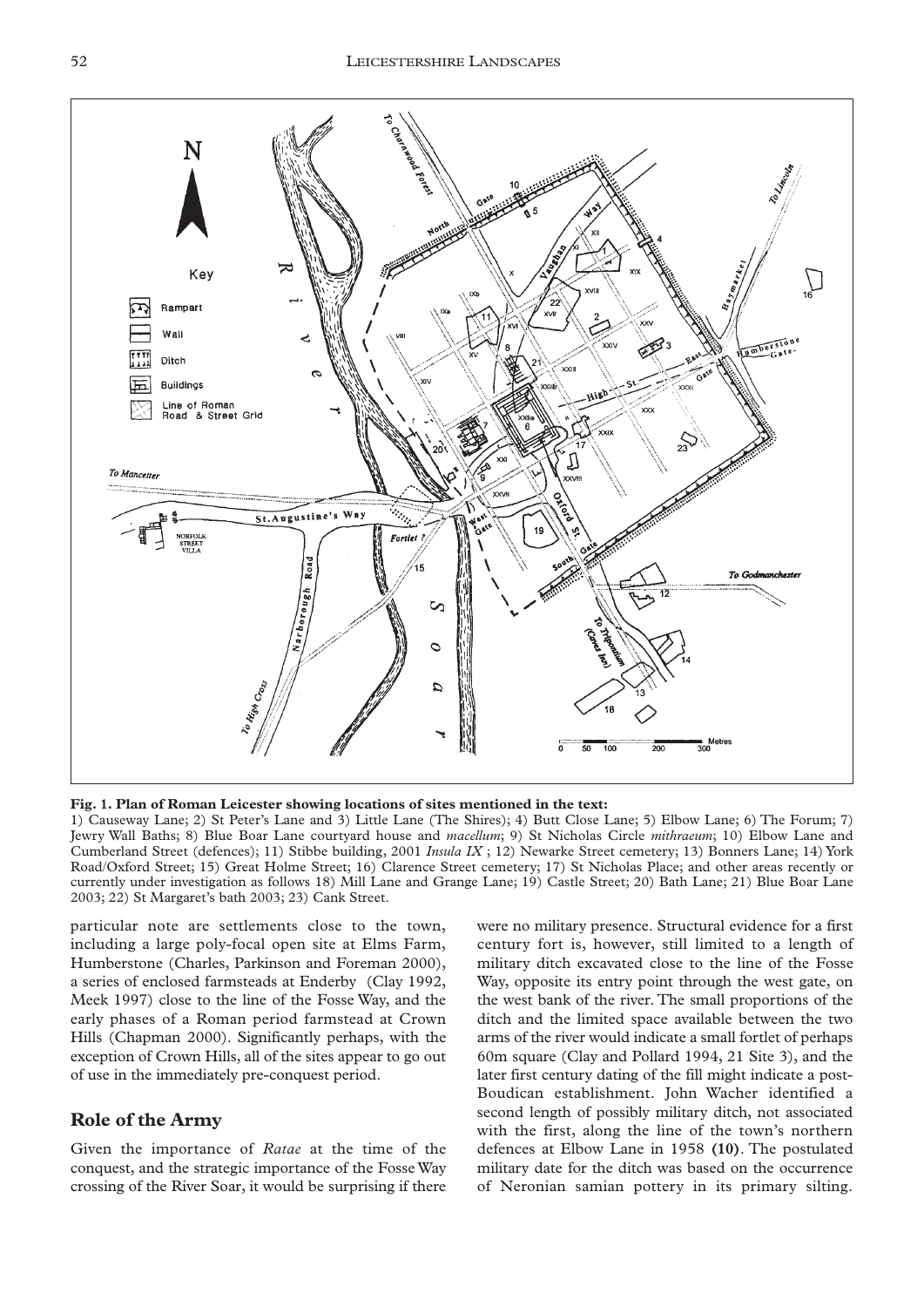However, in their overview of the defences, the dating of the associated coarse wares and the timber buildings in the vicinity is now considered to be second century and the ditch is instead thought to be part of the defensive circuit (Buckley and Lucas 1987, 42).

Finds of both legionary and auxiliary military equipment of later first and second century date continue to crop up in the town, even in the north east quarter where excavations at Causeway Lane yielded a scabbard fitting of Antonine date (Cooper 1999, 279, Fig.136: 210). Other notable occurrences include an auxiliary cavalry helmet cheek piece found in Bath Lane, of second-century date (Clay and Mellor 1985, 64 fig.38.2). It has not been possible to tie-in any recent finds with the occupants of the putative West Bridge fort, and it is unlikely that this will be possible unless further excavation in that area is undertaken. It is clear from the evidence of the strength report associated with the First Cohort of Tungrians at *Vindolanda* (Bowman 1994, 104) that many members of units were rarely at their headquarters and were more often seconded to other duties. Items of military equipment are therefore likely to occur as stray finds at a town such as Leicester, at the heart of the road network, through which army personnel and supplies were constantly travelling. Significant in this respect are the finds of military lead seals, attached to goods consignments belonging to sixth and twentieth legions, which have been found in the town in deposits dating to the second and early third century (Clay 1980, 317).

There is no clear evidence therefore for an immediately post-conquest military presence at *Ratae*, and this has a bearing on the growth and status of the settlement in the period between the conquest and its appointment as civitas capital of the *Corieltauvi*, at some point after the establishment of the *colonia* at Lincoln in the northern part of the tribal area between AD78 and 96 (Jones 1988, 154). Of course, following Martin Millett's model 2 (1990, 75, Fig.20), there is no reason why military presence should dictate the subsequent role of a previously established settlement, but it would be interesting to know whether the growth evident in the pre-Flavian period took the form of military style vicus or an independent settlement.

## **The Layout of the Early Town**

#### *Pre-grid activity*

The earliest development of post-conquest *Ratae*, in the pre-Flavian period, appears to have concentrated on the east bank of the River Soar, opposite the proposed location of the fort and the recently confirmed line of the Fosse Way (Higgins 1998).Within the first century, up to four phases of timber building were detected, all on slightly different alignments, none of which match the subsequent street grid (Clay and Pollard 1994, 46, Fig.42). Most significantly, recent evaluation of a site in St Nicholas' Place **(17)**, immediately east of the later forum *insula*, suggested the presence of a substantial masonry building, again on a different alignment to the later grid (Kipling 2002, 18). The structure pre-dates a cobbled surface, interpreted as that laid down in advance of the construction of the public building complex. No single factor would appear to be dictating the layout of the settlement, and a more organic growth might therefore be suspected. How far east this initial phase of settlement extended is uncertain but the earliest activity detected on Little Lane (3) in the northeast quarter of the town and dating to the later first century, comprised probable field ditches suggesting cultivation, whilst early gravel quarrying is suggested at Causeway Lane. Certainly, all of the structures detected on sites in the northeast quarter of the town were aligned on the subsequent grid (Connor and Buckley 1999, 51).

#### *Laying out of the grid*

It is presumed that *Ratae*'s award of self-governing status, towards the end of the century, broadly coincided with the formal laying out of a street grid at an angle of approximately 25° west of Ordnance Survey grid north. It would appear that the initial demarcation of *insulae* by ditches did not necessarily lead to the immediate laying of metalled roads, or at least not in the outlying parts of the grid. For example, at Causeway Lane the northsouth street shows that the first roadside ditch had already been filled and recut, late in the first century, before the first street metalling was laid. However, certainly in the St Nicholas area, metalling had been laid by AD120, and activity was spreading rapidly across the town during the first quarter of the second century (Clay and Pollard 1994, 47). That the full extent of the grid was utilised during the second century, is indicated by the timber buildings found sealed beneath the late second century rampart at Butt Close Lane **(4)** and Elbow Lane (Buckley and Lucas 1987, 49-50).The level of initial intensity however was variable as evidence from insula XIX at Causeway Lane, suggests some land was perhaps still under cultivation at the same time as the timber buildings were standing in *insula* XI opposite.

The excavations at Causeway Lane **(1)** revealed portions of four *insulae* radiating from a crossroads (XI, XII, XIX and the edge of XVIII going clockwise from top left).The north-south street was represented by only intermittent metalling, up to 0.5m thick, heavily truncated by medieval cultivation, with roadside ditches approximately 10m apart. The continuation of this north-south street separating *insulae* XXIV and XXV, was detected on the Little Lane site, close to its junction with the Fosse Way, at which point the street had been remetalled on five occasions, and was fronted on both sides by timber buildings, including one with a timberlined cellar dating to the early second century (Fig. 2; Lucas and Buckley 1989, 106). Subsequently, stonefounded strip buildings fronted on to the west side of the street, evidenced by the rectilinear robber trenches visible on the right hand side of Fig. 2.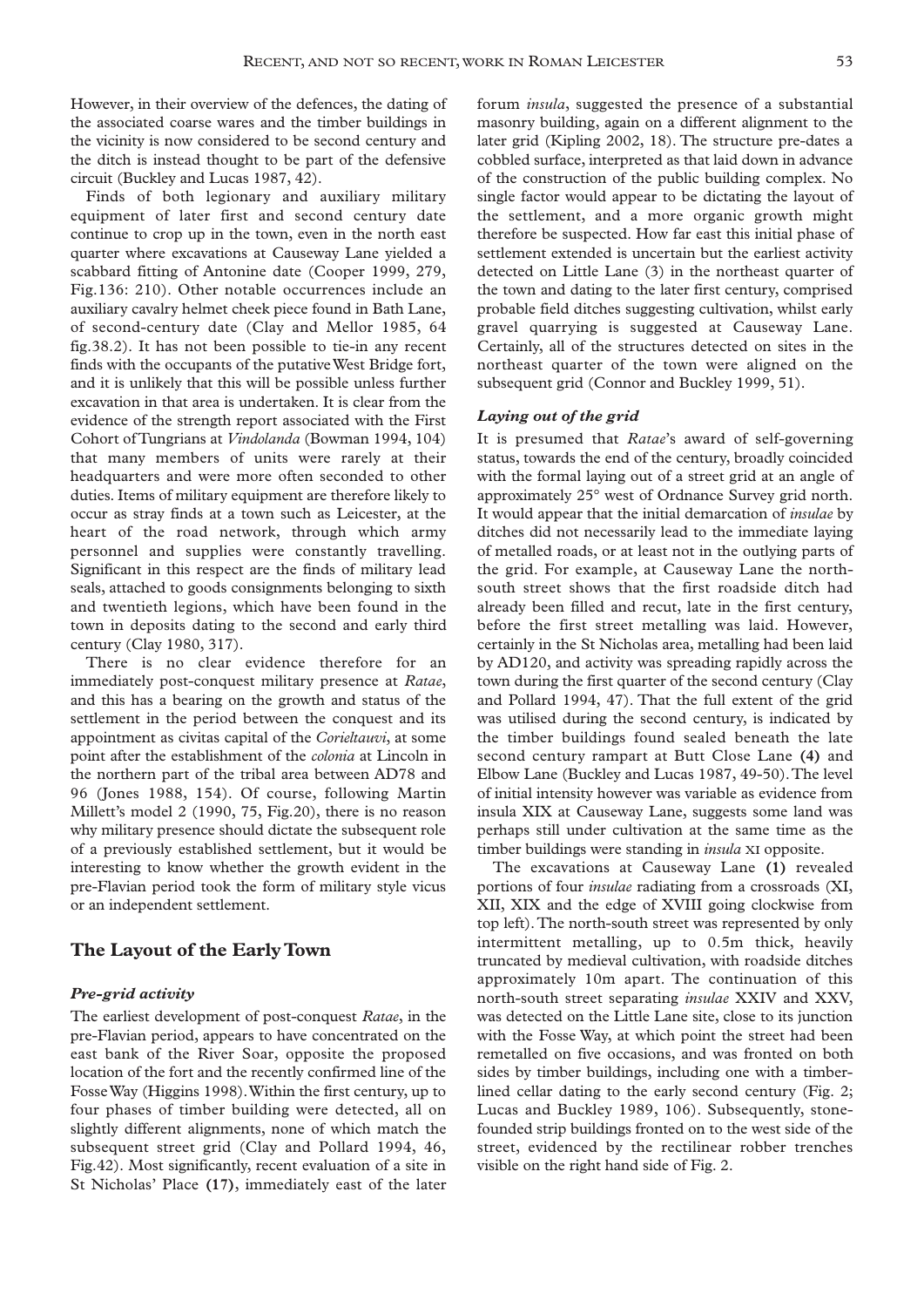

**Fig. 2. Excavations at Little lane in the northeast quarter, 1988.**

Looking south down north-south street separating *insulae* XXIV and XXV, with second-century timber cellar on left, and robbed foundations of strip buildings on right *(Courtesy Leicestershire County Museums Service).*

## **The Public Building Complex**

Leicester has long been considered a 'late starter' in its adoption of the municipal trappings of urban life and despite being a product of Wacher's (1995) 'Flavian expansion' programme, it evidently took some of his 'Hadrianic Stimulation' to get this aspect of town life kick-started. The two major public buildings recognized as products of this initial stage of civic development in the middle decades of the second century are the forumbasilica complex **(6)** (Hebditch and Mellor 1973) and the Jewry Wall baths **(7)** (Kenyon 1948). It is likely also, that the town's only recognized temple **(9)**, situated to the south of the baths in *insula* XXI was also constructed at some time in the second century (Mellor 1969-70; Wacher 1995, 360, Fig.163). Its near-positive identification as a *mithraeum* has been strongly argued for recently by Sauer (2004). The detection of cobbled or gravelled surfaces on many of the sites in the central *insula*, including the forum and baths, has led to the idea that these areas were reserved for the public building programme for several decades, and that the area had presumably acted, in absence of evidence for a timber forum, as an open market place before funds allowed the programme to go ahead (Wacher 1995, 345; Hebditch and Mellor 1973, 7).

The last recognized building to join the complex was the proposed *macellum* (market hall) **(8)**, constructed in the early third century to north of the forum in *insula* XVI. Trial excavations in the northeastern part of insula XVI **(11)** have revealed what might represent the north wall of this building, first recognised during John Wacher's excavations in the southeast part of the *insula* in 1958. The evaluation in 2001 (Meek 2002, 91) uncovered two parallel east-west walls, 2.8m apart, 0.8m in width and constructed on wider footings of at least a metre in depth.Though not as wide as some of the walls detected in 1958, it is quite possible that they represent internal divisions. If these do belong to the same

structure, it would therefore appear that this market building occupies the entire half-sized *insula*, with dimensions of c.100m by c.55m. The long axis would therefore be oriented north-south rather than east-west as previously suggested (Wacher 1995, 352).

## **Private Housing**

The same explosion of munificence which saw the construction of the town's public building complex, corresponded with a similar development of wealthy private housing and a mixture of domestic, commercial and industrial premises across the town (Clay and Mellor 1985; Clay and Pollard 1994; Connor and Buckley 1999).

Amongst the higher status housing, the courtyard house excavated by John Wacher in 1958 at Blue Boar Lane **(8)**, still remains the most complete example (Wacher 1995, 352 and Fig.160), with remarkable above-foundation level preservation of the north and west ranges with painted wall plaster remaining *in situ* on the walls of the peristyled courtyard (Fig. 3) The significant fact in this respect, which is not often remarked upon, is that the walls of the building were constructed of unfired clay bricks cut to a standard size, and mounted on low, stone, walls. Two views from the Blue Boar Lane excavations show this well; the first is a section through the north wall of the courtyard (Fig. 4); the second is a collapsed partition wall between rooms in the west range (Fig. 5).The use of clay brick, rather than stone, in such wealthy housing may indicate a shortage of easily-dressed local building stone for domestic building, that could be used for facing. Such stone may have been confined to more prestigious public building projects, as evidenced in the survival of the Jewry Wall itself.The use of clay brick, seemingly for both external and internal walls, has serious implications for the survival of aboveground evidence for Leicester's domestic building and is particularly pertinent to the arguments put forward

#### **Fig. 3. Excavations at Blue Boar lane 1958.**

Wall-plaster *in situ* on north side of courtyard in secondcentury townhouse. John Wacher recording detail of clay brick superstructure in north range (*Wacher site archive, University of Leicester*)

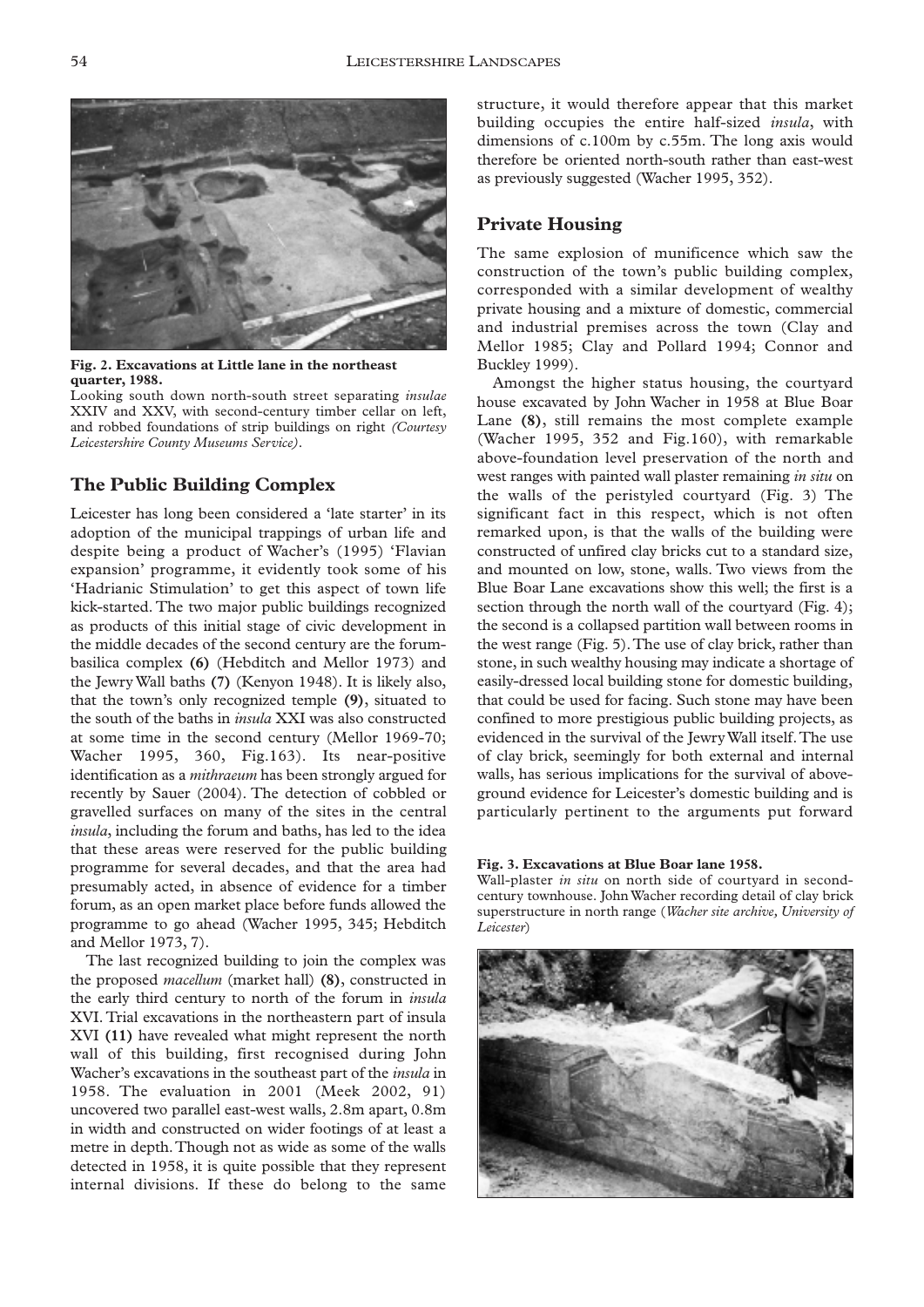

**Fig 4. Excavations at Blue Boar lane 1958.** Section through north wall of courtyard showing detail of clay brick structure with plaster facing, right (*Wacher site archive, University of Leicester*).

regarding the decline of this form of housing in the late Roman period (Faulkner 2000, 37, Fig. 2.11) as discussed further, below. The survival of the Blue Boar Lane town house is a therefore particularly fortuitous example of preservation due to the construction of a major public building over it, and thus sealing it from the ravages of post-Roman activity. A similar scenario protected clay brick walling at the extra-mural villa site at Norfolk Street where the wall collapsed into a cellar (Lucas 1980-81b, 103).

However, the existing potential for preservation of private housing is still being recognized.Trial excavations in *insula* IX in 2001 **(11)**, adjacent to the main northsouth thoroughfare, and lying to the north of *insula* XVI containing the Blue Boar Lane town house, have revealed evidence for two further town houses containing tessellated and mosaic pavements (Meek 2002, 87). In contrast to the Blue Boar Lane town house, which only received one phase of refurbishment during its short life of *c.*75 years, evidence for Building 1, comprising three rooms and a corridor, indicates a number of re-flooring episodes. Two of the three rooms revealed were floored

# **Fig 5. Excavations at Blue Boar lane 1958.**

Collapsed clay brick walling in west range of second-century townhouse (*Wacher site archive, University of Leicester*).



with red and grey *tesserae* respectively. The building appears to front on to a north-south street, which indicates that *insula* IX is another half *insula*, mirroring that occupied by the macellum to the south. Evidence for Building 2 lying to the east comprised a hypocausted room and evidence for a mosaic pavement with a guilloche border pattern. Historically, this *insula* is believed to have housed the Cyparissus Pavement, discovered in the seventeenth century, from which only the central octagon, showing the youth with stag and cupid, and one of the few figured panels from the region, survived.

#### **Intramural Land use patterns**

The map of the town published by John Wacher (1995, 344, Fig 154) includes, besides the three major public buildings and temple, the location of tessellated pavements, which are assumed to represent wealthier private housing. It is clear that their distribution is not even across the town and that trends are apparent in the pattern which might indicate zoning of land use rather than simply archaeological endeavour. While there is a clear concentration of pavements in the western half of the town and, in particular, the *insulae* surrounding the forum, there is also the tendency for properties to flank the prestigious line of the Fosse Way running east to west across the town as well and the major north-south thoroughfare. Additionally, there is a noticeable concentration in the area fronting on to the river in the northwest quarter which might have afforded pleasant views across to the Norfolk Street villa on the west side of the valley.

In contrast, the northeast quarter looks noticeably impoverished in this respect, and the fact that large-scale excavation has taken place in that sector without detecting further evidence for wealthier housing, has tended to emphasise a different character. During the Roman period, separate *insulae* within the northeast quarter tend to follow individual activity sequences and do not adhere to the perceived norm across the rest of the town, whereby timber buildings are replaced by stone-founded structures during the second century. For example land use in *insula* XI, after initial cultivation and possible gravel extraction, is characterised by intensive domestic occupation in the second century consisting of successive timber buildings with an associated metalled yard which was resurfaced on a number of occasions. A phase of abandonment or cultivation is followed by further phases of timber buildings and yard surfaces later in the second century, which continue into the later third and are associated with hearths, wells and possible smallscale craft working. Here the sequence ends or is truncated by twelfth century pits and cultivation. In contrast, diagonally opposite in *insula* XIX, a timber building was succeeded by a stone-founded strip building in the mid-second century, fronting on to the north-south street, whilst to the east, in *insula* XII, domestic occupation was replaced by large scale gravel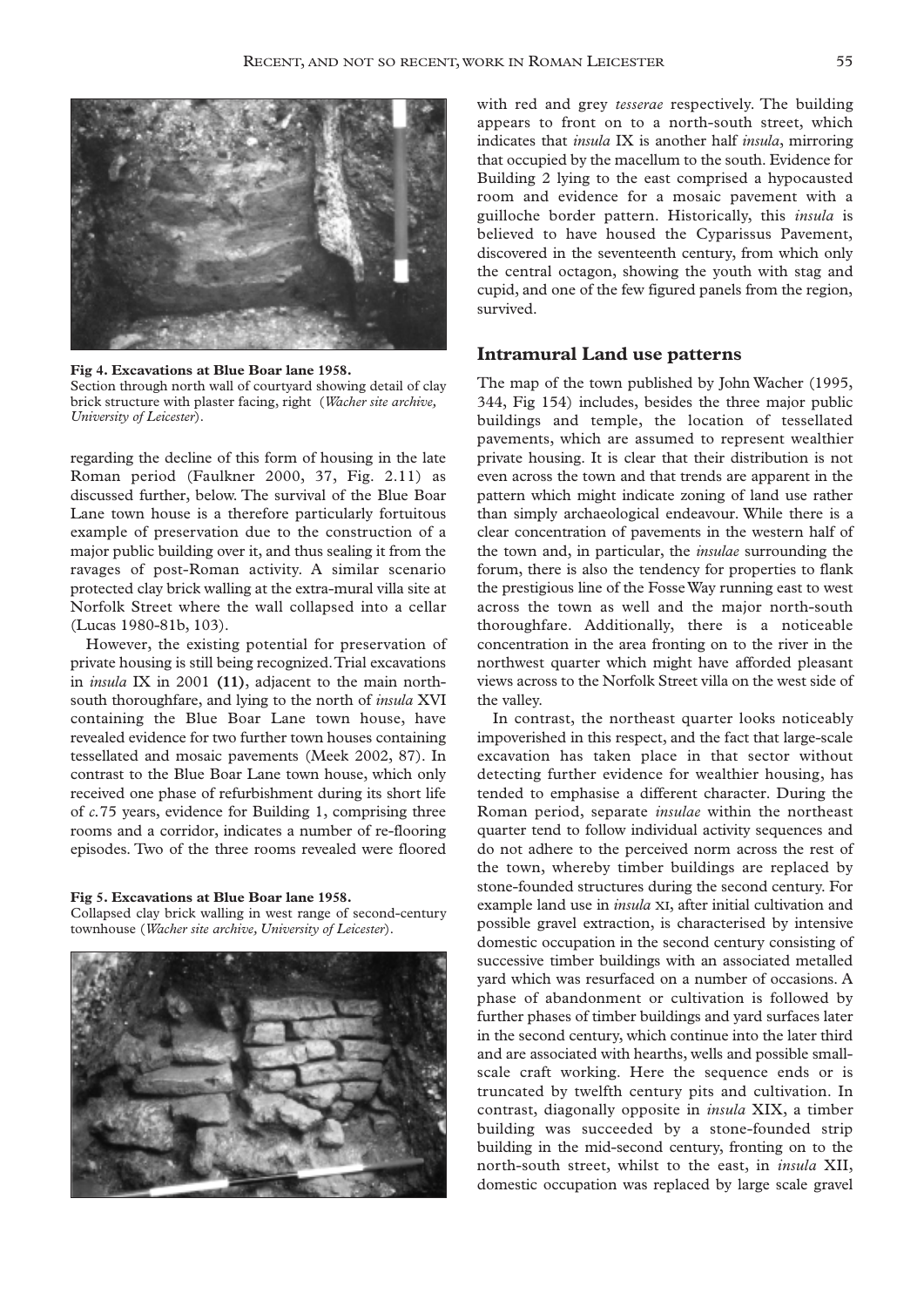quarrying in the fourth century which still respected the street grid and internal plot boundaries.

# **The defences**

Excavated evidence for the nature, sequence and dating of the town defences in the Roman and medieval periods was reviewed and published in 1987 (Buckley and Lucas 1987). The evidence was admittedly fragmentary: comparatively small sections cut across the lines of the northern, southern and eastern defences mostly in the 1950s-70s, and including John Wacher's 1958 site on the northern defences at Elbow Lane **(10)**. No single site had produced the full sequence of rampart, ditches and wall and it was thus necessary to interpret the sequence using evidence from several sites. One of the main questions at that time was whether or not the sequence in Leicester was similar to that encountered elsewhere, commencing with an earthen rampart and ditch, perhaps in the late second century, the wall being added later in the third century and finally, so-called 'bastions' or interval towers added in the fourth. Hard stratigraphic evidence for the relationship between the rampart and wall was hampered by the fact that on every site examined, the latter had been entirely robbed in the late medieval period. However, the review concluded that an earthwork phase was likely, the best evidence for the rampart coming from the eastern defences on Butt Close Lane **(4)**, where it survived to a height of almost a metre, with clear evidence for its construction, comprising layers of sand and gravel and turf sods. Finds from the rampart suggested that it was built in the late second century, the latest date being from a *mortarium* stamp of *c.* 135-165/70 from John Wacher's rampart section at Elbow Lane (Hartley 1987, 79, Fig. 34.62A). To the south, on Friar Lane, evidence for an earlier palisade had been encountered in the form of postholes beneath the robber trench of the town wall (Buckley and Lucas 1987, sites 2 and possibly 8).This was taken to suggest a timber breastwork and revetment fronting the rampart.

In the latest edition of 'Towns in Roman Britain', John Wacher still felt that there was insufficient evidence to prove an earlier earthwork circuit and it was not until a small scale excavation was undertaken across the line of the northern defences in Cumberland Street in 1997 **(10)** that rather more compelling evidence emerged (L. Cooper 1998). Here, a small fragment of town wall, just 0.75m in thickness, but up to 2.27m high, had survived fortuitously on the building line, presumably as a result of continuing uncertainty in the post Roman period over the precise line of the boundary.The site also produced a small section of rampart, although once again its stratigraphic relationship with the wall had been destroyed where the latter had been robbed out. Excavation of the rampart fragment, however, revealed important evidence for its construction. A series of halved logs with scorched lower sides, surviving as charcoal lenses, had been laid over layers of sand and gravel before being covered with layers of turf as on the

eastern rampart at Butt Close Lane (Buckley and Lucas 1987, site 4).The timbers were at right angles to the line of the rampart and presumably connected with a palisade or breastwork that revetted the front of a freestanding rampart (L. Cooper 1998, 96). Finds from the rampart suggested a second-century construction date.

This site also produced the first conclusive evidence for the thickness of the town wall, which at 4.5m (excluding any external facing stones), proved to be significantly greater than previously supposed. Lynden Cooper argues convincingly (1998, 103) for an initial earthwork circuit on a number of grounds. First, the late second-century date for the rampart would be rather early for a contemporary wall; second that one might expect stone waste and mortar debris from the construction of the wall within or beneath the rampart, had they been built together; third that the timber strapping within the rampart would be superfluous had it been revetted by a contemporary wall and fourth, that the narrow berm between the ditch and wall suggests that the former belongs to an earlier earthwork phase and was backfilled before the construction of the latter. As regards the construction of bastions or interval towers along the line of the wall in the fourth century, there is still no clear evidence. John believed he had evidence for this at Elbow Lane, in the form of a stone apron projecting over the inner lip of the ditch. Cooper, instead, believes this to represent consolidation of the inner lip of the ditch prior to the construction of the town wall (L. Cooper 1998, 104).

The existence of Leicester's western defences have been confirmed by recent excavations at the former Westbridge Wharf, Bath Lane **(20)**. A turf-built rampart was constructed on made up ground some time during the second century. A later wall was inserted into the front of the rampart; the foundations were 3m wide comprising unbonded granite blocks set on a slight pitch. The superstructure was mostly robbed during the late medieval period, but a surviving block indicated a wall core of granite and concrete. An adjacent circular lime clamp kiln, presumably used during its construction, produced an archaeomagnetic date of AD 230-270. Eight late Roman extra-mural burials, immediately adjacent to the wall, were also located (L. Cooper *pers.comm.*)

## **The Suburbs**

Recent excavation has revealed growing evidence for extensive suburban occupation at Leicester, beginning in the early second century prior to the construction of the defensive circuit in the later second century. A consistent sequence is emerging from a series of closely related sites excavated between 1993 and 1997 in the southern and northern extramural areas (**12-14 and 18)** and is echoed in the less extensive exploration of the eastern and western suburbs **(15 and 16)**. Exploration in the southern suburb has centred on the line of the *Tripontium* road (Margary 1957, no.572) up to 350m south of the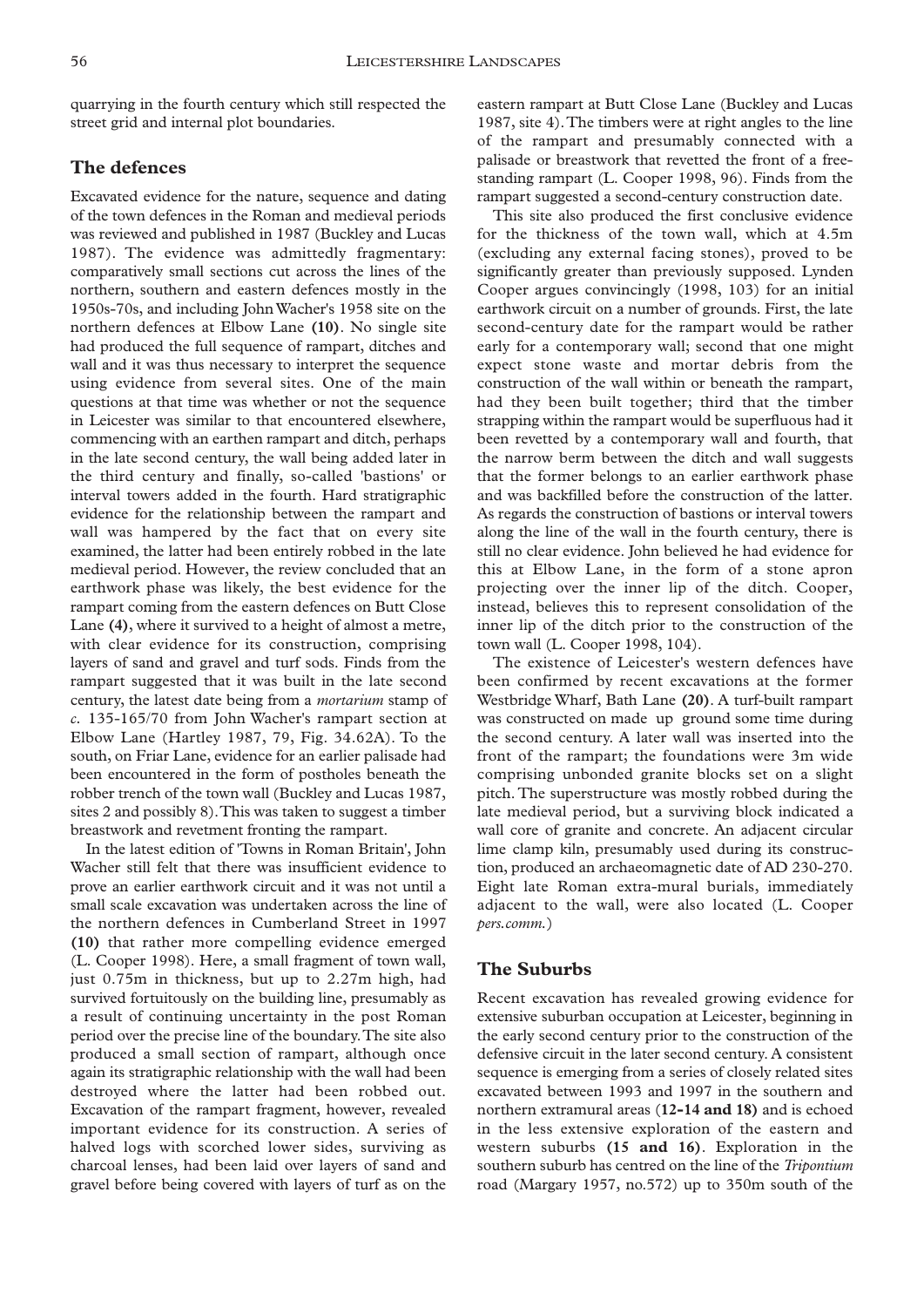south gate, and the putative line of the Roman Gartree Road (the '*Via Devana*' to Godmanchester) along modern Newarke Street (Finn 1994, Cooper 1996, Gossip 1998). All the excavations have detected ditched boundary enclosures broadly perpendicular to the *Tripontium* road, contemporary with, and corresponding to, the urban street grid established at the end of the first century. In most cases these boundaries are maintained and recut until at least the fourth century even where the plots become inhumation cemeteries, as at Newarke Street **(12)** (Cooper 1996). However, the evidence for activity within these plots is not easily characterised.

For example, at Newarke Street the plot boundary appears to form the southern limit of activity on the site throughout the Roman period. During the second century, activity to the north of it comprised a possible timber structure and pits suggestive of back yard activity (Cooper 1996, 8). Subsequently, the plot boundary was maintained and recut on at least four occasions but evidence of activity, other than the dumping of refuse (which might have come from within the walls), is sparse, before the area becomes a cemetery. At Bonners Lane **(13)** (Finn 1994), a site that straddles the *Tripontium* road, the plots on the west side witness little activity, suggesting perhaps cultivation or pasture. On the east side however, a gravelled surface was laid beside the road in the late second or third century, with activity including the use of an oven or kiln (with no plant remains as evidence for cereal processing), bone-working or glue making and iron-working. Subsequently, later in the third, or the fourth century a substantial timber building was constructed in the eastern part of the site which itself became the location of a sunken-featured building during the fifth or sixth century.

Further excavations on the east side of the *Tripontium* road at Oxford Street and York Road **(14)**, revealed a similar sequence to Newarke Street with plots again, succeeded by an inhumation cemetery (Gossip 1998). Significantly, a sunken-featured building was detected on Oxford Street, which may be contemporary with that on the adjacent Bonners Lane. With the exception of the immediate road frontage represented at Bonners Lane, all the other suburban sites, including ones in the northern suburb on Sanvey Gate (Finn 1993) and Soar Lane (Buckley 1987), appear to witness a hiatus in activity after a spurt in the early to mid-second century, and this has brought into question the influence of the construction of earthen defensive circuit in the later second century. Construction of the circuit may have formalised the distinction between the inside and the outside of the town, which may have been only notional before, and then encouraged the outlying households to move inside (Finn 2002).

Similar roadside plots have also been detected adjacent to the proposed line of the Fosse Way through both the western suburb at Great Holme Street **(15)** (Mellor 1975-6), and the eastern suburb at Clarence Street **(16)** (Crank 2002). They seem to be comparable to those enclosures found outside other Roman towns, such as Ilchester (Cleary 1987, 94-6), and the pattern of activity at Leicester seems to confirm Cleary's assertion that the economic base of these areas was manufacture and trade (Cleary 1987, 197). For example, at Great Holme Street, there was a first-century pottery kiln and an abattoir and the occurrence of wool combs suggests textile working (Mellor 1975-6). However, the importance of agricultural processing close to the town, is evidenced at both the Norfolk Street villa, 700m outside the West Gate along the Mancetter Road, and at Crown Hills, where corn driers have been found associated with charred cereal remains that indicate the processing of cereals and the use of spelt wheat chaff as fuel (Monckton this volume).

## **The Cemeteries**

The later phases of Roman period activity on many of these suburban sites comprised cemeteries.Work in both the southern and eastern suburbs during the last decade has greatly increased our knowledge of this aspect of the town's history which had scarcely progressed since Dare's work in the 1920s, in the Newarke Street and Gallowtree Gate areas, close the South and East Gates respectively (Dare 1927). Current work has been admirably overviewed by Lynden Cooper in his publication of the initial Newarke Street cemetery, excavated in 1993 **(12)**, when it was estimated that two hundred inhumations and about sixty cremations were known from the town (1996). However, further discoveries in 2001 and 2002, have included a further 31 inhumations from the north side of Newarke Street **(12)** (Michael Derrick *Pers. Comm.*) and another 97 from the eastern suburb at Clarence Street (Crank 2002).

The southern suburb has produced intriguing evidence for zoning according to burial rite and corresponding ritual belief. The 39 inhumations excavated on the south side of Newarke Street in 1993 exhibited a consistent rite which Cooper has convincingly argued to be Christian and dated on the basis of occasional coin finds to the second half of the fourth century.The graves are laid out in rows with minimal intercutting, whilst within each grave, the body is consistently laid supine, extended with head to the west. There were no grave finds, but a significant feature of a majority of the graves (22) was the occurrence of discontinuous grave linings, using flat stones, Swithland roofing slates, or reused ceramic building tile (See Fig. 6). These linings were never roofed and their variable completeness appears to be a symbolic gesture in imitation of Christ's tomb that cannot be dismissed simply as packing to support fragile coffins (Cooper 1996, 21).The use of coffins could only be inferred from the occurrence of nails in 21 cases, and it is clear from preservation at Great Holme Street that wooden pegs were often used instead. This 'Christian' rite, with west-east orientation, little intercutting, and no grave goods, is also followed by the burials on the northern side of Newarke Street, and at the larger cemetery at Clarence Street in the eastern suburb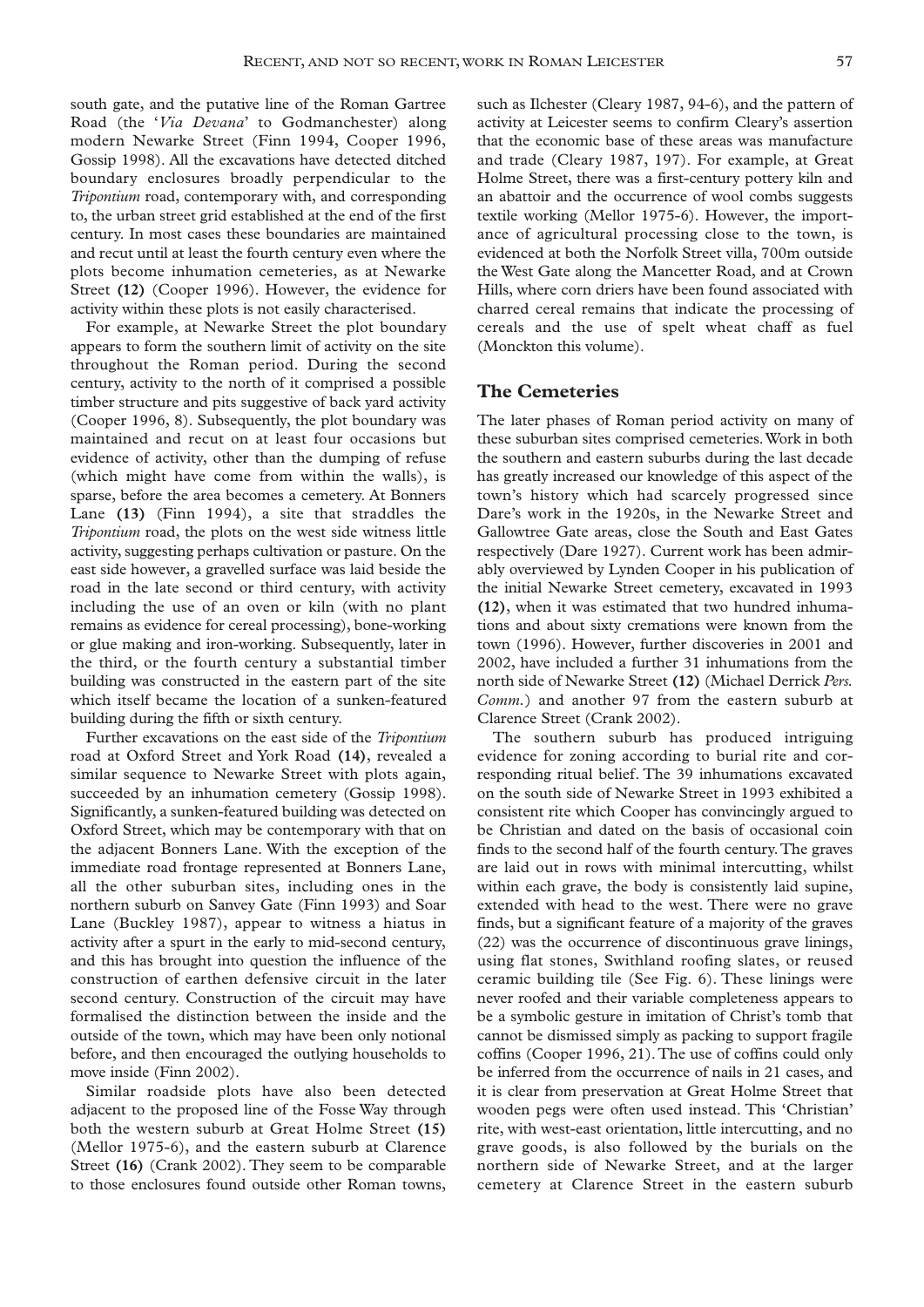

**Fig.6. Excavations at Newarke Street cemetery, 1996.** Detail of fourth-century grave with discontinuous grave lining (Courtesy Leicestershire County Museums Service).

(Crank 2002). On the Clarence Street site evidence for at least 31 coffins was recorded, whilst on the north side of Newarke St, discontinuous grave linings were recorded, with grave finds confined to two occurrences of bone hairpins (Michael Derrick *pers. comm.*).

Whether 'Christian' in the strict sense or following contemporary Christian fashion, these burials are different from those found recently elsewhere in the southern and eastern suburbs. A hundred metres south of the Newarke Street cemetery on Oxford Street **(14)** lay an inhumation cemetery of different character, but of broadly the same (but possibly earlier) date. Amongst the eight burials were examples of grave finds including hobnailed footwear, and a ceramic vessel with rites including the burial of a decapitated head between the legs of a complete individual, suggestive of pagan ritual. The grave of a young child apparently lay within a small enclosure or mortuary structure (Gossip 1998). Similarly the small portion of cemetery excavated at Haymarket, outside the East gate appears to be pagan, with examples of hobnailed footwear featuring amongst the twelve burials (Lynden Cooper *pers. comm*.).

It is possible that the late Roman burials encountered on the Oxford Street excavation site were directly associated with the later Roman period settlement remains at Bonners Lane, immediately to the west, rather than being members of the intramural population. The same combination of burials towards the rear of ditch-defined plots with domestic activity along the street frontage has been recorded at a number of other Roman roadside settlements, including suburban sites such as this (Smith 1987, 115-9). It is notable that the Oxford Street burials appeared to cluster along the plot boundary ditches and were aligned with, or at right angles to these, implying a degree of association. A similar arrangement is apparent at the York Road site, although the number of burials in this case is small (Finn 2002).

This work has clearly begun to hint at patterns within the burial archaeology of the town concerning the emergence of specific burial rites and possible zoning

between burial areas, but there are clearly many more questions that will only be answered through further exploration. It is ironic that the burial record becomes so much more visible just when occupation and population levels within the town become the subject of debate, and yet we have very little evidence for burial in the early Roman period when activity in the town is so vigorous. Cremations are known, predominantly from the east suburb, but very few have been found during controlled excavation. It may be that the cemeteries so far discovered represent the later outlying developments; certainly both Newarke Street and Clarence Street have definable southern and eastern extents respectively, whilst the earlier cremations may be closer to the town boundary. Alternatively, other burial ritual such as the scattering of ashes may have been prevalent and not left archaeological evidence (Lynden Cooper *pers. comm*.).

#### **Diet and health**

Excavations within the last fifteen years have provided the opportunity for environmental sampling of sites both inside and outside the walls. Sites in the northeast quarter have produced wide-ranging evidence of diet comprising cereals, mainly spelt wheat and barley; vegetables, including legumes and leaf beet; fruits such as sloe, wild plum and apple, and imports or introductions such as coriander, figs and lentils. Opium poppy, columbine and possible sweet violet may have been garden plants (Monckton 1999). Fish in the diet comprised freshwater varieties as well as herrings, eels (Nicholson 1999), mussels, whelks and abundant oysters, which are likely to come from the Essex coast.

Large assemblages of animal bone have also been analysed from the northeast quarter (Gidney 1999).The pattern of consumption recognised for civitas centres by King (1984) appears to have been broadly followed at Leicester with beef being the preferred meat throughout the Roman period, rapidly eclipsing the earlier popularity of mutton, whilst pig are at their most popular in the later Roman period. Domestic fowl and their eggs were also consumed alongside wild species including duck, goose, red deer, roe deer and hare. Amongst potential urban scavengers were raven (A. Gouldwell *pers.comm*.) and the highly unusual occurrence of a white tailed (or sea) eagle (Baxter 1993).

The health of the population is linked not only to food, but also to water supply, which mainly comes from wells in the northeast quarter. All six wells identified were used secondarily as rubbish and cesspits, which contained gut parasite ova and sheep liver fluke (Boyer 1999). The preservation and study of fly puparia also indicated the nature of these deposits and attested to attempts to control the smell through the scattering of lime (Skidmore 1999). It is hoped that a detailed examination of the skeletal material from the extensive cemeteries in the south and east suburbs, will allow a more direct overview of the health of the population in due course. Analysis of the cemetery on the south side of Newarke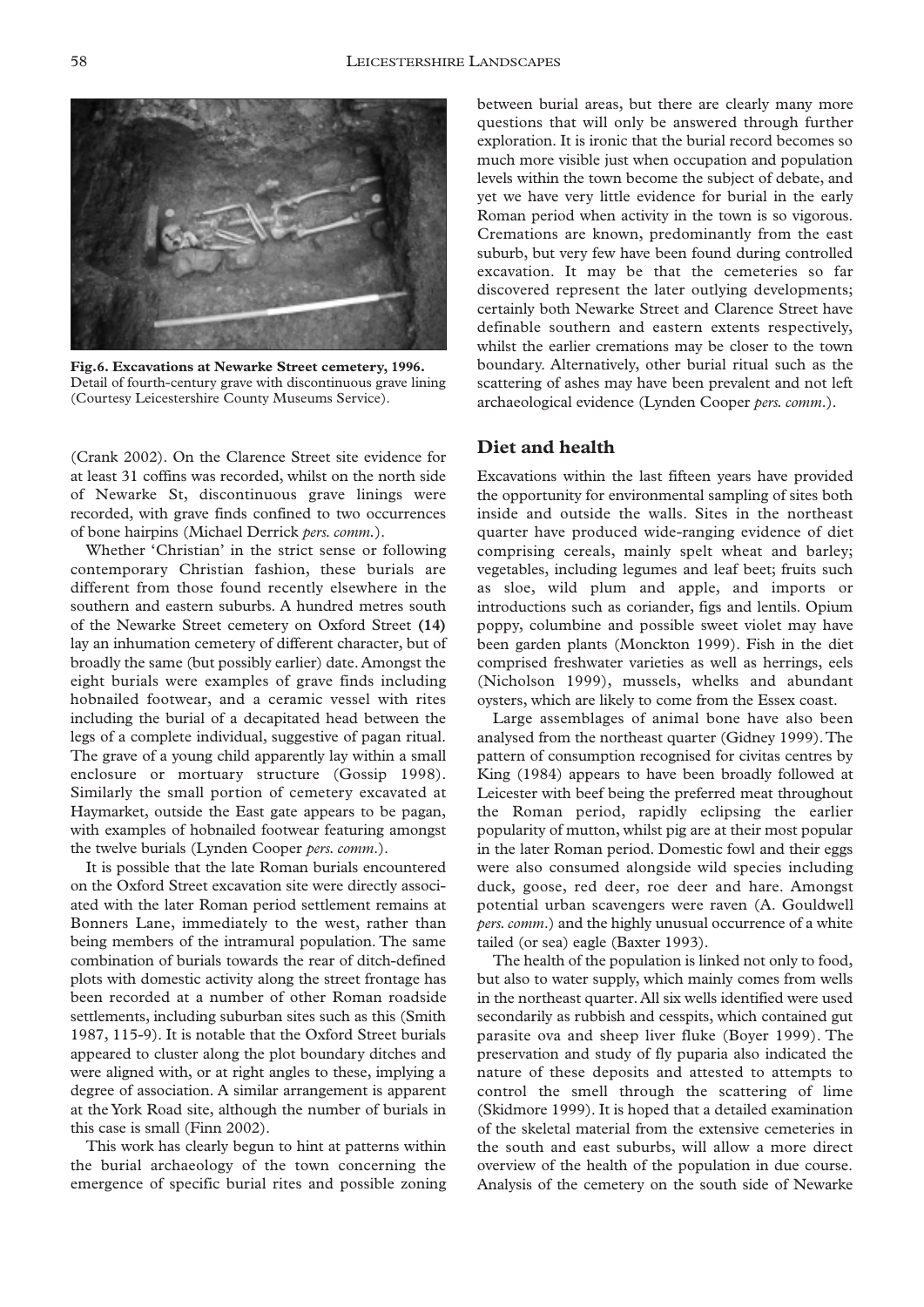Street has revealed the familiar range of pathologies including arthritis and accidental trauma coincident with a hard life. Of most interest was a rare example of trephination, associated with a previous head injury, a surgical treatment from which the unfortunate patient did not survive (Wakely 1996, 50).

## **Trading Links**

Large scale excavations in the northeast quarter have enhanced our knowledge of trading links and material culture generally, from the analysis of the largest finds assemblages ever recovered from the town (Clark 1999; Cooper 1999). Evidence for trade links is largely confined to the recognised sources of pottery supplied to the town. A number of studies of pottery supply to urban centres such as London (Marsh 1981), Chelmsford (Going 1987) and Cirencester (Cooper 1998) have started to establish a consistent pattern of consumption across the province which mirrors what is known of changes in both the location of production within *Britannia* and the declining level of commercial links with the Continent (Fulford 1977; Going 1992). The evidence from Causeway Lane **(1)** would tend to corroborate this pattern with shifts in the relative levels of local, non-local British, and continental suppliers of pottery over time. The following information is drawn from the analysis of pottery from Causeway Lane (Clark 1999).

During the mid-late first century supply is split between local sources for kitchen wares (80%) and continental sources for fine tablewares, which are confined to samian from Southern Gaul (18%). Specialist wares contribute less than 1% and include imported amphorae containing olive oil from Southern Spain, with mortaria from the *Verulamium* region. The late first to mid-second century sees a broadening of both the non-local British and continental sources of supply, although the contribution from local suppliers still amounts to over 70%. Samian ware contributes nearly 16% and though initially still from Southern Gaul, products from Central Gaul, an area that also supplied colour-coated and lead glazed wares, quickly eclipse this source. Although still only contributing less than 1% amphorae testify to links with the Eastern Mediterranean, Italy and Spain. *Mortaria* continue to be supplied from *Verulamium* but from the early second century, also come from Mancetter-Hartshill in Warwickshire. The presence of black burnished ware category 1 (BB1) from Dorset (2%), from the late first century onwards, prior to its expansion in the midsecond century, probably indicates the importance of the Fosse Way as a channel of trade from the south (Allen and Fulford 1996).

During the second half of the second century and into the early third, continental fine ware importation maintains a level of around 18%, although this is almost all Central Gaulish samian ware, before starting a steady decline during the rest of the third century. However, the latest continental imports still figure through much of the third century and include samian ware from Eastern Gaul and 'Rhenish ware' colour-coated wares from both Lezoux in Central Gaul and Trier in Eastern Gaul.

The most important changes to supply in the third and fourth century concern the rise of non-local British sources of both coarse wares and fine and specialist wares. Coarse ware supply is dominated by BB1 rising to a high of nearly 30% in the early fourth century; levels which are comparable to those much closer to the source such as Cirencester (Cooper 1998, Ceramic Phase 5, 333,Table 23).This period sees the growth of two major rural-nucleated industries in the south of Britain; Oxfordshire based in the Thames Valley, and the Lower Nene Valley around modern Peterborough, both of which supply a range of colour-coated fine wares and *mortaria* to the town. Leicester appears to lie on the watershed between the seemingly complimentary distribution networks of the two industries and supply is dominated by neither.This is most clearly demonstrated by the supply of *mortaria*, which come from both industries, as well as the traditional source of Mancetter-Hartshill.

If pottery can be safely used as an index of trade in other goods that do not survive, then it would appear that although centrally placed within the road network, Leicester drew products predominantly from the south and south east of this network. It must be borne in mind that the major centres of production of ceramics, as well as the 'down the line' trade route for imports (through London) lay in this direction, and so for manufactured goods and certain agricultural products, this may well hold true. However, it may be the case that a volume of products of a more primary nature, agricultural or mineral for example, which did not use pottery in their transport, could well have come from directions north and west, particularly given access along the Fosse Way and the River Trent.

#### **The Fourth Century and After**

The traditional view is that Romanised town life continued in *Ratae* until late in the fourth century (Mellor 1976, 21), with continuing maintenance and refurbishment of buildings attested by tessellated pavements of the period, both within the town (Clay and Mellor 1985; Clay and Pollard 1994) and at the extramural villa at Norfolk Street (Lucas 1980-81b). In terms of new buildings, at Butt Close Lane, a building was constructed adjacent to the rampart no earlier than AD321-2 (Buckley and Lucas 1987, 36) whilst at Little Lane **(3)** on the Shires development, the stone structures and associated gardens are believed to have continued in use into the fourth century (J. Lucas pers. comm.). However, against this picture of 'business as usual' there are isolated occurrences of activity which appear to indicate 'decline' such as the encroachment of pitting on to street metalling, as detected on Redcross Street (though quite possibly post-Roman: Clay and Pollard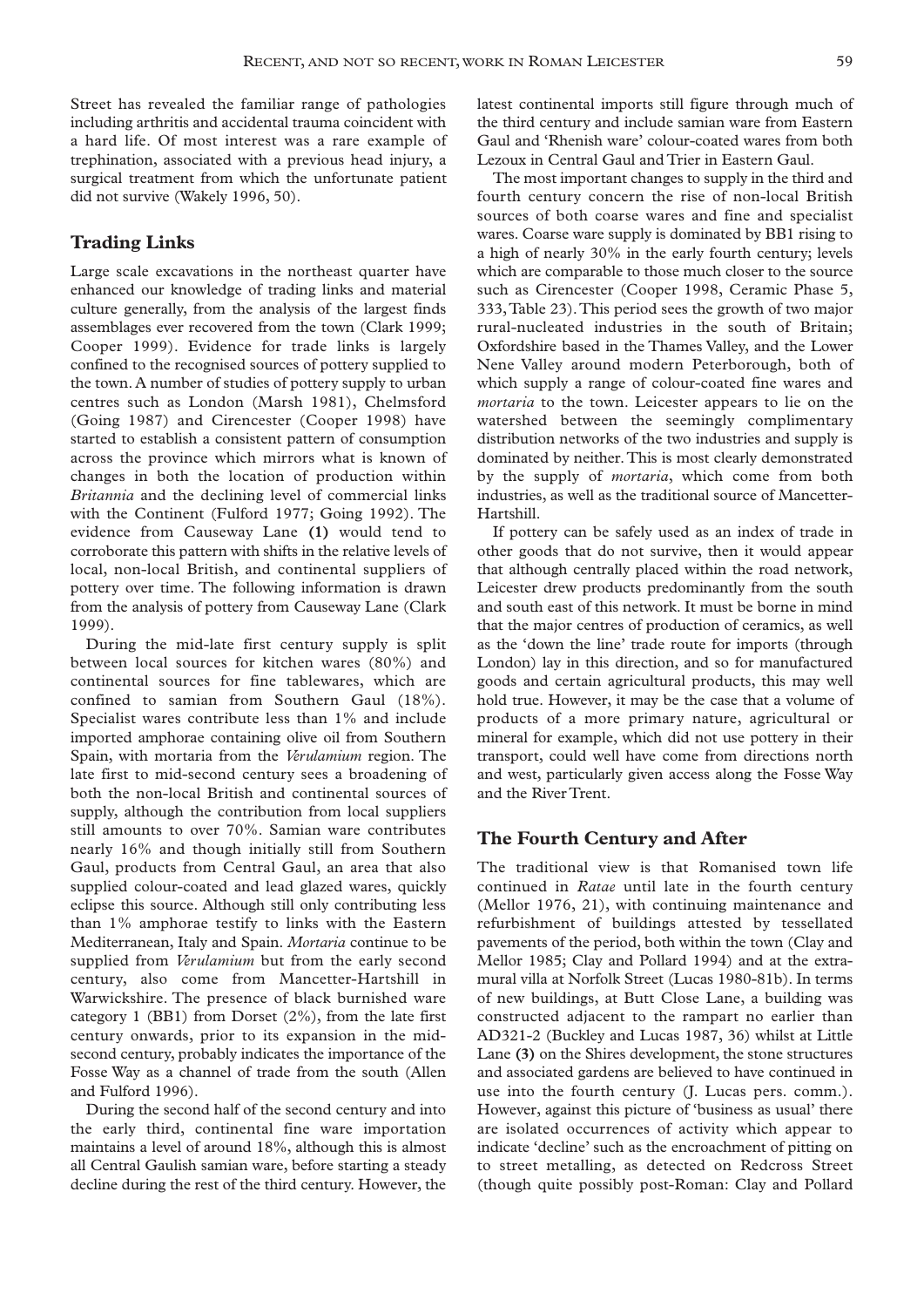1994, 48), together with evidence, possibly in the later fourth century, for the illegal extraction of silver from coinage within the outer west colonnade of the *macellum*, employing a circular furnace also used for glass manufacture (Fig. 7; Wacher 1995, 358; Price and Cool 1991, 24).

There is also clear evidence for fire destruction in the public building complex as indicated by layers of collapsed roofing tile and burnt roof timbers from the south western corner of the *macellum* (Wacher 1995, 362, fig.164) and in the north aisle of the basilica and the adjacent room 2. The proximity of all three occurrences *could* relate to a single fire dated at the earliest by a coin of Valens to AD 364 on the floor of room 2 (Hebditch and Mellor 1973, 42). Other late fire damage was detected in the western and south-western part of the forum (Hebditch and Mellor 1973, 42), but whether this is related to the other occurrences is uncertain. Only in room 2 was there an attempt to re-floor after the destruction, and collectively the evidence has been seen to demonstrate a catastrophic late Roman fire from which no attempt at recovery was possible (Wacher 1995, 362).

There is an obvious danger in collecting together isolated pieces of evidence to construct a narrative, especially when the lack of datable artefacts after *c.* AD 410, could easily place some events in the post-Roman period. However, as Faulkner has stressed, we do have an obligation to try and write a history of our towns (1998, 371). The question *is* whether the evidence from Leicester is coherent enough to allow the kind of history that Faulkner has recently attempted? Neil Faulkner's recent overview of the evidence for the growth and decline of Roman towns in Britain represents the first systematic attempt to tackle this thorny issue beyond the extrapolation of essentially anecdotal evidence and this kind of approach is to be applauded (Faulkner 2000, 25). His study was based on assessing the number of rooms occupied across the town (total of 81) over time (2000, Fig 2.11). His analysis would tend to indicate a relatively steep decline in occupation within the town during the fourth century, after reaching a secondary peak around AD 300, with very little occupation after AD 350.

The detailed evidence upon which Faulkner's analysis rests is not known, but long experience of excavating within the city by one of the present authors (RB), would lead him to question the degree of confidence that can be placed, on estimates of the duration of occupation in many of the buildings recognised. The major problem concerning the validity of this claim concerns the heavy degree of truncation of all Roman deposits, not just late Roman ones evidenced across the town. Faulkner has strenuously argued for the validity of his method, claiming that early Roman deposits are as likely to be truncated by late Roman activity as the late Roman ones are by the medieval activity (2000, 26). However, the nature of medieval and later activity is far more damaging, ranging from extensive robbing (particularly



**Fig. 7. Excavations at Blue Boar Lane, 1958.** Circular furnace in outer west colonnade of the macellum, used for glass manufacture in the 4th century and possibly the illegal extraction of silver from coinage (Wacher site archive, University of Leicester).

in a town with poor building stone supply), to pitting and Victorian cellaring. Even cultivation, so apparent in the northeast quarter in the medieval and later periods has had a drastic affect and it is worth restating the evidence.

It may well be generally true that mortar floors would be resistant to truncation by cultivation and that we should also expect to find evidence for the walls of fourth century buildings where they cut deep into underlying deposits. However, evidence from the northeast quarter indicated that no floor levels for second century masonry buildings survived either at Little Lane or Causeway Lane. In addition, the tough concreted street metallings at Causeway Lane, attested by a large fragment, which had fallen into a medieval pit, had been largely destroyed, together with most horizontal stratification in *insula* XI and XIX. At nearby St. Peter's Lane, severe truncation resulted in medieval garden soils resting directly on the natural sand and gravel, leaving only earthfast features, including a possible robbed Roman cellar. The apparent lack of fourth century wall foundations may simply be explained by the longevity of second century masonry. Caution must also be observed in the phasing of robbed buildings; these are generally dated by underlying make-up deposits, but the association cannot be proved if truncation occurs after robbing and no floor levels are preserved, making a later date quite possible (Connor and Buckley 1999, 59).

Evidence of large deposits of building material in the late Roman period can also be open to interpretation. For example, the late gravel quarry pits in *insula* XII at Causeway Lane were backfilled with a very large assemblage of late 3rd- and early 4th-century pottery, as well as painted wall plaster and coins extending to AD 380. Finds of 'paint pots' amongst the wall plaster in the quarry pits could support the theory of a phase of refurbishment at a nearby building, comprising the removal of existing frescoes, followed by replastering and painting rather than simply demolition.

We are clearly a long way from characterising Late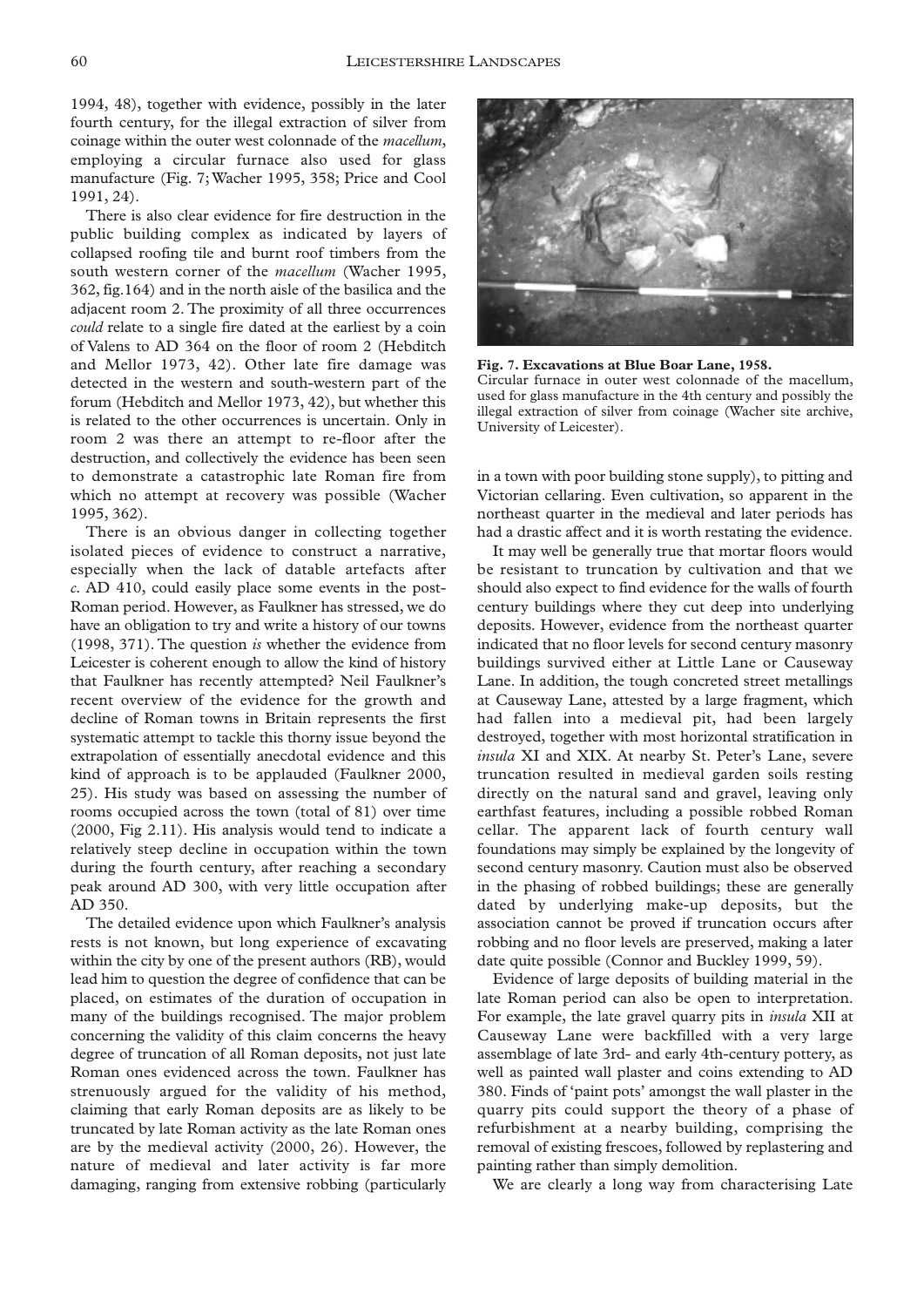Roman Leicester, and contradictory evidence abounds. For example, if Faulkner's view is correct then how do we account for the large numbers of fourth century inhumation burials now being discovered? On the other hand, and in support of Faulkner, Leicester has a very small numbers of stratified fourth-century pottery deposits, and the evidence of the decline of wearing otherwise common dress accessories such as bone hairpins has also been detected (Cooper 1999, 242, Fig. 111).The one thing we are certain of is that the nature of the urban landscape does change but we should expect this evolution and not view it necessarily as 'decline', on a town-wide basis. In a similar way we should treat the Early Anglo-Saxon evidence with optimism and as part of a continuum, even if the evidence, at present, appears so negative.

Structural evidence for occupation in the immediately post-Roman period and the subsequent Anglo-Saxon period is very limited. In a small number of cases flimsy timber structures have been claimed, at Causeway Lane **(1)** above the fills of the gravel quarry (Connor and Buckley 1999, 59) and at Blue Boar Lane **(8)** in the ruins of the *macellum* (Wacher 1995, 362). There are no examples of Anglo-Saxon sunken-featured buildings within the walls but 250m to the south of the town, adjacent to the Roman road to *Tripontium* the truncated remains of two sunken featured buildings associated with finds of the 5th-6th centuries have been identified (Finn 1994, 167; Gossip 1998, 159-60). It is likely that examples will be identified within the walls in due course as the quantity of Early Anglo-Saxon pottery coming from sites in the northeast quarter, though small, is still at a greater density than at the large rural settlement excavated at Eye Kettleby, near Melton Mowbray (Blinkhorn 1999; Connor and Buckley 1999, 83; Finn forthcoming). Although finds of pottery do seem to be restricted to the northeast quarter, further work could still show this to be substantial settlement. We should expect the townscape to have a more rural appearance during the Anglo-Saxon period. If many of the Roman domestic buildings were of timber or clay brick superstructure then they would be levelled relatively quickly, giving an open feel to much of the interior outside the civic centre. The longevity of Roman masonry structures such as the forum however, is highlighted by the fact that the main street of Leicester in the Saxo-Norman period was the north-south running axial road, the medieval 'High Street' (later renamed Highcross and Southgate Streets).This takes the shortest route between the north and south gates, and respects the Roman forum rather than running direct (Buckley and Lucas 1987, 56.).

## **Conclusion**

This paper has hopefully demonstrated that the growth of developer-funded archaeology has greatly enhanced our knowledge of the Roman period in Leicester. Most importantly it has allowed us a much broader understanding of the town as a whole, including its suburbs, and not just the core of civic buildings surrounding St Nicholas Circle. We now know much more about the topography of the town and the degree of planning that went into it from an early date. Once that framework was in place, however, it is also becoming clear that activity within the urban area could vary from intense to almost rural in character depending on location.

We also appreciate more fully now the factors dictating the survival of archaeological deposits from the Roman town and in particular the impact of their truncation by medieval and later activity. At the time of writing (June 2003), excavations have just finished at 9, St Nicholas Place **(17)**, where remarkable preservation of medieval buildings including a Norman undercroft has been recorded. Roman deposits were known to underlie these buildings but it was not appreciated to what height until the construction trench for the undercroft was seen to have cut through over 1.5 metres of street metalling belonging to Fosse Way at its junction with the main north-south thoroughfare.

Looking to the future, the major redevelopment of the City, which is currently underway, has the potential to enhance our understanding of its past even further. Excavations along Bath Lane **(20)**, are already beginning to reveal the potential of this as a Roman residential, riverside area, whilst the extension of *The Shires* will allow exploration of parts of the town where little archaeological has ever been undertaken. When the Fieldworkers Group celebrates its fiftieth anniversary, there will no doubt be a different story to tell.

#### **Acknowledgements**

The authors would like to thank their colleagues in University of Leicester Archaeological Services for discussing their work. In particular they would like to thank Patrick Clay Lynden Cooper, Neil Finn, Jim Meek, Angela Monckton and Alan McWhirr for commenting on drafts of the paper. Jim Meek and Matt Beamish were responsible for compiling Figure 1. This paper is an edited version of one which has previously been published as 'New Light on Roman Leicester (*Ratae Corieltauvorum*) in Wilson, P., 2003 (ed.) *The Archaeology of Roman Towns: Studies in Honour of John S. Wacher*, published by Oxbow Books, Oxford. The authors would like to thank Paul Bowman and Peter Liddle for the invitation to publish the text for a more local audience.

#### **References**

- Allen, J.R.L., and Fulford, M.G., 1996 'The distribution of South-East Dorset black burnished category 1 pottery in South-West Britain', *Britannia* **27**, 223-285.
- Blank, E., 1971 *Ratae Coritanorum*. London: Ginn and Company.
- Baxter, I.L., 1993 'An eagle, *Haliaeetus albicilla* (L.), skull from Roman Leicester, England, with some speculations concerning the palaeoecology of the Soar valley'. *Circaea* **10 (1)**, 31-37.
- Blinkhorn, P.W., 1999 'The Saxon pottery', *in* Connor and Buckley, 165.
- Bowman, A.K., 1994 *Life and Letters on the Roman Frontier:Vindolanda and its People*. London: British Museum Press.